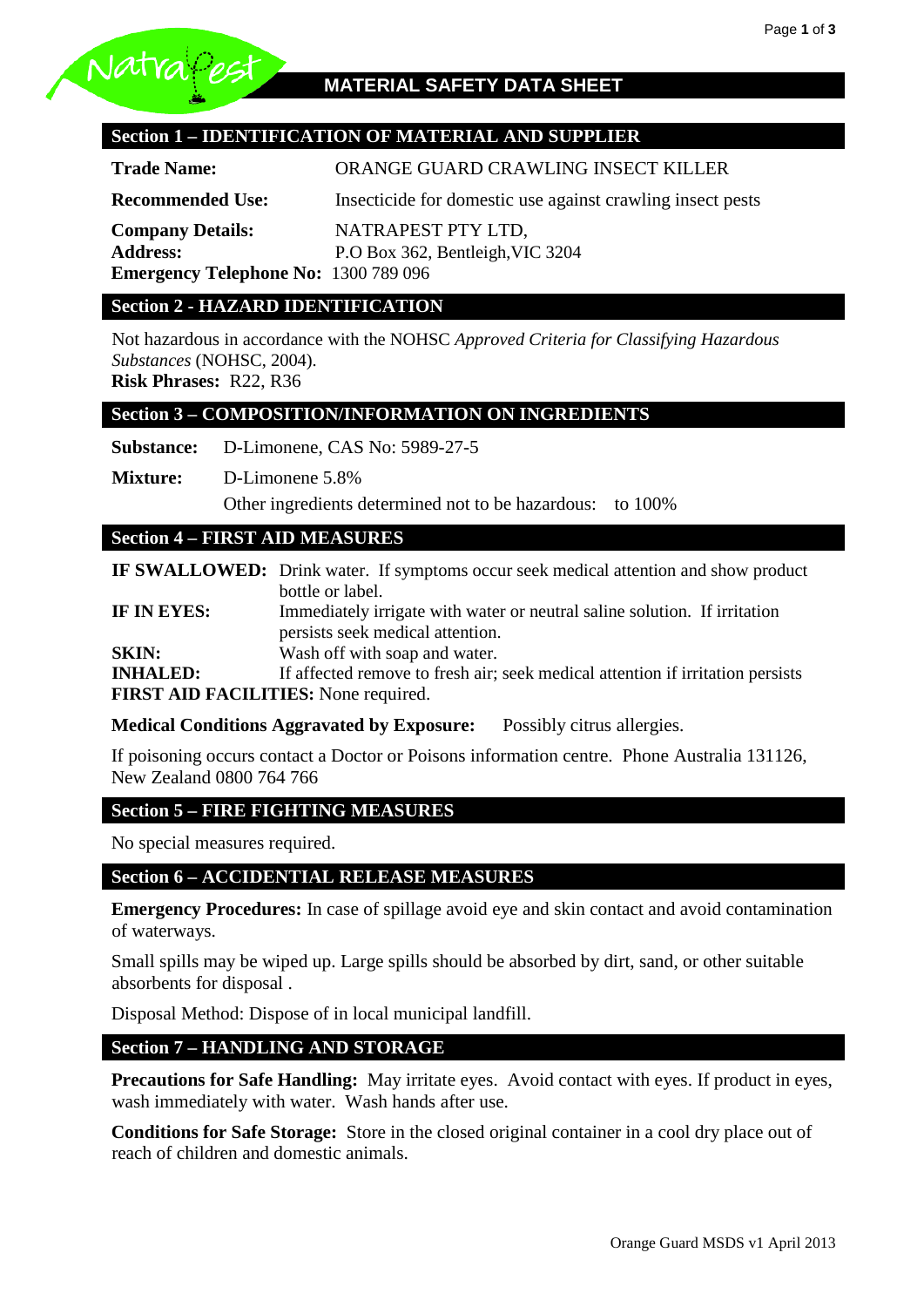# **Section 8 – EXPOSURE CONTROLS/PERSONAL PROTECTION**

| <b>Respiratory Protection:</b> | None Required                        |
|--------------------------------|--------------------------------------|
| Eye Protection:                | None Required                        |
| <b>Skin Protection:</b>        | None required                        |
| Personal Hygiene:              | Observe ordinary measures of hygiene |

# **Section 9 – PHYSICAL AND CHEMICAL PROPERTIES**

| Appearance:                         | White, opalescent liquid                                   | <b>Evaporation Rate:</b>                                                                              | Not volatile                                                            |  |  |
|-------------------------------------|------------------------------------------------------------|-------------------------------------------------------------------------------------------------------|-------------------------------------------------------------------------|--|--|
| <b>Boiling Point:</b>               | 99-100 °C.                                                 | PH:                                                                                                   | 6.1                                                                     |  |  |
| Vapor Pressure:                     | $0.82 \ @ 38^{\circ}\text{C}.$                             | Viscosity:                                                                                            | 1.97 centipoise $@38°C$ .                                               |  |  |
| Vapor Density:                      | Not volatile                                               | Miscibility:                                                                                          | Complete in all                                                         |  |  |
| Water Solubility:                   | Readily soluble                                            |                                                                                                       | proportions                                                             |  |  |
| Freezing Point:                     | No data found                                              | Odour:                                                                                                | Citrus like                                                             |  |  |
| Specific Gravity:                   | $0.9753$ g/ml                                              |                                                                                                       |                                                                         |  |  |
| <b>Flash Point:</b>                 | $> 141$ degrees F.                                         | Oxidising properties: Not oxidising                                                                   |                                                                         |  |  |
| Ignition Temperature: Not available |                                                            | Combustibility:                                                                                       | Not applicable                                                          |  |  |
| <b>Flammable Limits:</b>            | Not available                                              | Corrosiveness:                                                                                        | Not corrosive                                                           |  |  |
| Explosive properties: Not explosive |                                                            |                                                                                                       |                                                                         |  |  |
|                                     | <b>Section 10: STABILITY AND REACTIVITY</b>                |                                                                                                       |                                                                         |  |  |
| <b>Chemical Stability:</b>          |                                                            | Stable at normal and ambient temperature and pressure.                                                |                                                                         |  |  |
| <b>Conditions to Avoid:</b>         | None known                                                 |                                                                                                       |                                                                         |  |  |
| <b>Incompatible Materials:</b>      | Not applicable                                             |                                                                                                       |                                                                         |  |  |
| <b>Hazardous Reactions:</b>         |                                                            | Hazardous polymerisation does not occur.-+                                                            |                                                                         |  |  |
|                                     | <b>Section 11. TOXICOLOGICAL INFORMATION</b>               |                                                                                                       |                                                                         |  |  |
| <b>Acute Toxicity:</b>              |                                                            | <b>LOW TOXICITY</b>                                                                                   |                                                                         |  |  |
| <b>Oral toxicity:</b>               | <b>LOW TOXICITY</b>                                        |                                                                                                       |                                                                         |  |  |
|                                     | In rats, $LD50 > 5g/kg$ body weight<br><b>LOW TOXICITY</b> |                                                                                                       |                                                                         |  |  |
| <b>Dermal Toxicity:</b>             | In rats, $LD50 > 5g/kg$ body weight                        |                                                                                                       |                                                                         |  |  |
| <b>Inhalation Toxicity:</b>         |                                                            | <b>LOW TOXICITY</b>                                                                                   |                                                                         |  |  |
|                                     |                                                            |                                                                                                       | In rats, $LC50 > 5.21$ mg/liter of air for a 4 hour period. All animals |  |  |
|                                     |                                                            | survived in apparent good health and exhibited normal weight                                          |                                                                         |  |  |
|                                     |                                                            | gains during the 14 day study. No Gross changes were observed in<br>any animals at terminal necropsy. |                                                                         |  |  |
| <b>Eye Irritation:</b>              |                                                            | Classified in toxicity category 3 for eye effects meaning corneal                                     |                                                                         |  |  |
|                                     |                                                            | involvement clearing in 7 days or less.                                                               |                                                                         |  |  |
| <b>Skin Irritation:</b>             |                                                            | Not a known skin irritant. Caution is advised.                                                        |                                                                         |  |  |
| <b>Sensitization:</b>               |                                                            | Orange Guard is not a dermal sensitizing agent.                                                       |                                                                         |  |  |
| Tumorigenicity:                     | None                                                       |                                                                                                       |                                                                         |  |  |
| <b>Mutagenicity:</b>                |                                                            |                                                                                                       |                                                                         |  |  |
|                                     | None                                                       |                                                                                                       |                                                                         |  |  |